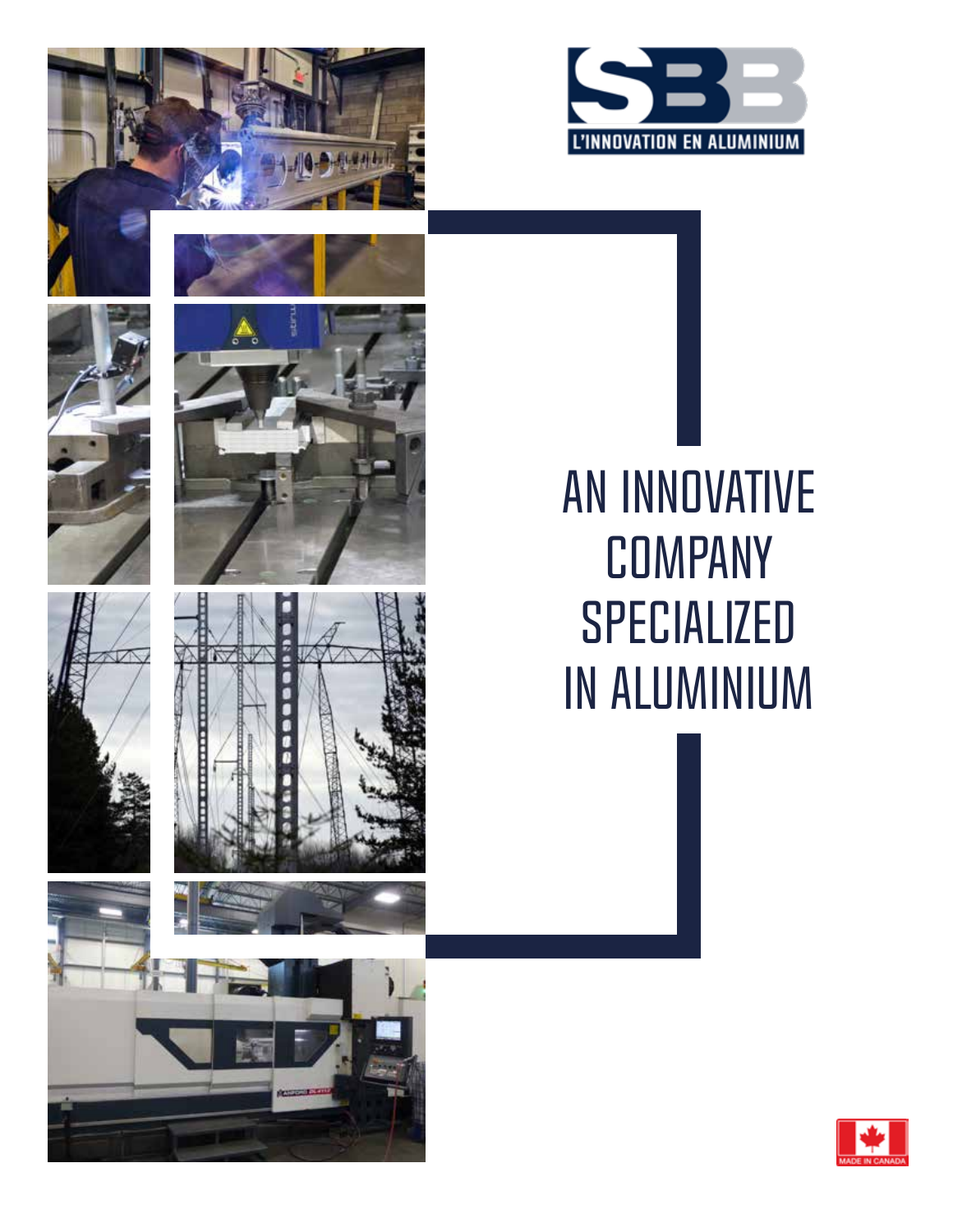### SBB's mission is to design, manufacture and supply aluminium structures that distinguish themselves by their technical superiority and their quality.

We are passionate about our products and our work. We thrive in our work and our passion is passedf on to our customers.

Thanks to our continuous efforts in research & development, we are able to supply

and specialized products on a worldwide scale.

innovative solutions Change is in our DNA. We are able to adapt our products and solutions to the requirements of our customers.

We take it to heart to deliver quality products and solutions. We follow strict standards and conduct numerous tests to ensure a constant quality level for all our customers.

We manufacture, machine and assemble aluminium structures, using our welding skills in TIG, MIG and FSW (Friction Stir Welding). We also support our clients in the design of complex extrusions.

Integrity and dedication are second nature for each one of us. We are committed to building strong and trustworthy relationships with our customers.

SBB specializes in the design of **complex structures** made of **aluminium** extrusions, including **emergency towers** and **wind measurement towers**. Our team, mainly located in our head office in Blainville (Quebec), Canada, gathers engineers, draftsmen, research @ development specialists as well as experts in welding, assembly and machining. Our passion for innovation allowed us to position ourselves as the world leader in the manufacturing and supply of emergency towers. In order to support our customers, spread **in over 55 countries** worldwide, we rely on a strong network of business partners all around the globe.

### PASSION









## **OUR EXPERTISE**



### INNOVATION ADAPTABILITY QUALITY COMMITMENT





### INDUSTRIAL STRUCTURES



### EMERGENCY TOWERS